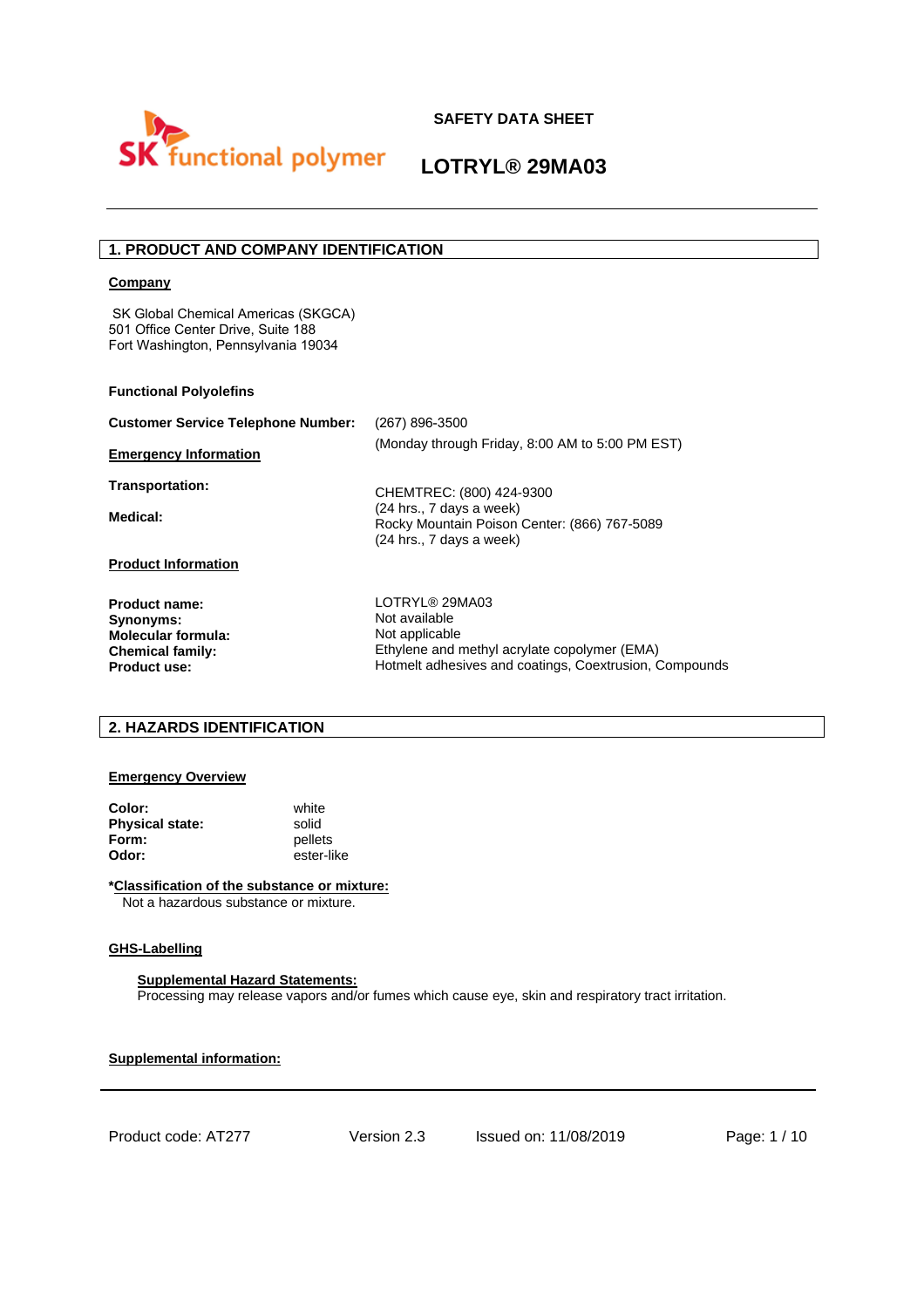

# **LOTRYL® 29MA03**

### **Potential Health Effects:**

The product, in the form supplied, is not anticipated to produce significant adverse human health effects. Contains polymer(s). Effects due to processing releases or residual monomer: Irritating to eyes, respiratory system and skin.

Prolonged or repeated exposure may cause: headache, drowsiness, nausea, weakness.(severity of effects depends on extent of exposure) .

### **Other:**

Handle in accordance with good industrial hygiene and safety practice. (pellets/granules) This product may release fume and/or vapor of variable composition depending on processing time and temperature.

# **3. COMPOSITION/INFORMATION ON INGREDIENTS**

| <b>Chemical Name</b> | CAS-No.      | Wt/Wt                       | <b>GHS Classification**</b> |
|----------------------|--------------|-----------------------------|-----------------------------|
| Acrylate copolymers  | Proprietary* | $\vert$ >= 60 · <= 100<br>% | Not classified              |

\* The specific chemical identity is withheld because it is trade secret information of SKGCA.

\*\* For the full text of the H-Statements mentioned in this Section, see Section 16.

## **4. FIRST AID MEASURES**

### **4.1. Description of necessary first-aid measures:**

#### **Inhalation:**

If inhaled, remove victim to fresh air.

### **Skin:**

In case of contact, immediately flush skin with plenty of water. If molten polymer gets on the skin, cool rapidly with cold water. Do not peel solidified product off the skin. Obtain medical treatment for thermal burns. Remove material from clothing. Wash clothing before reuse. Thoroughly clean shoes before reuse.

### **Eyes:**

Immediately flush eye(s) with plenty of water. Obtain medical treatment for thermal burns.

### **Ingestion:**

If swallowed, DO NOT induce vomiting. Get medical attention. Never give anything by mouth to an unconscious person.

Product code: AT277 Version 2.3 Issued on: 11/08/2019 Page: 2/10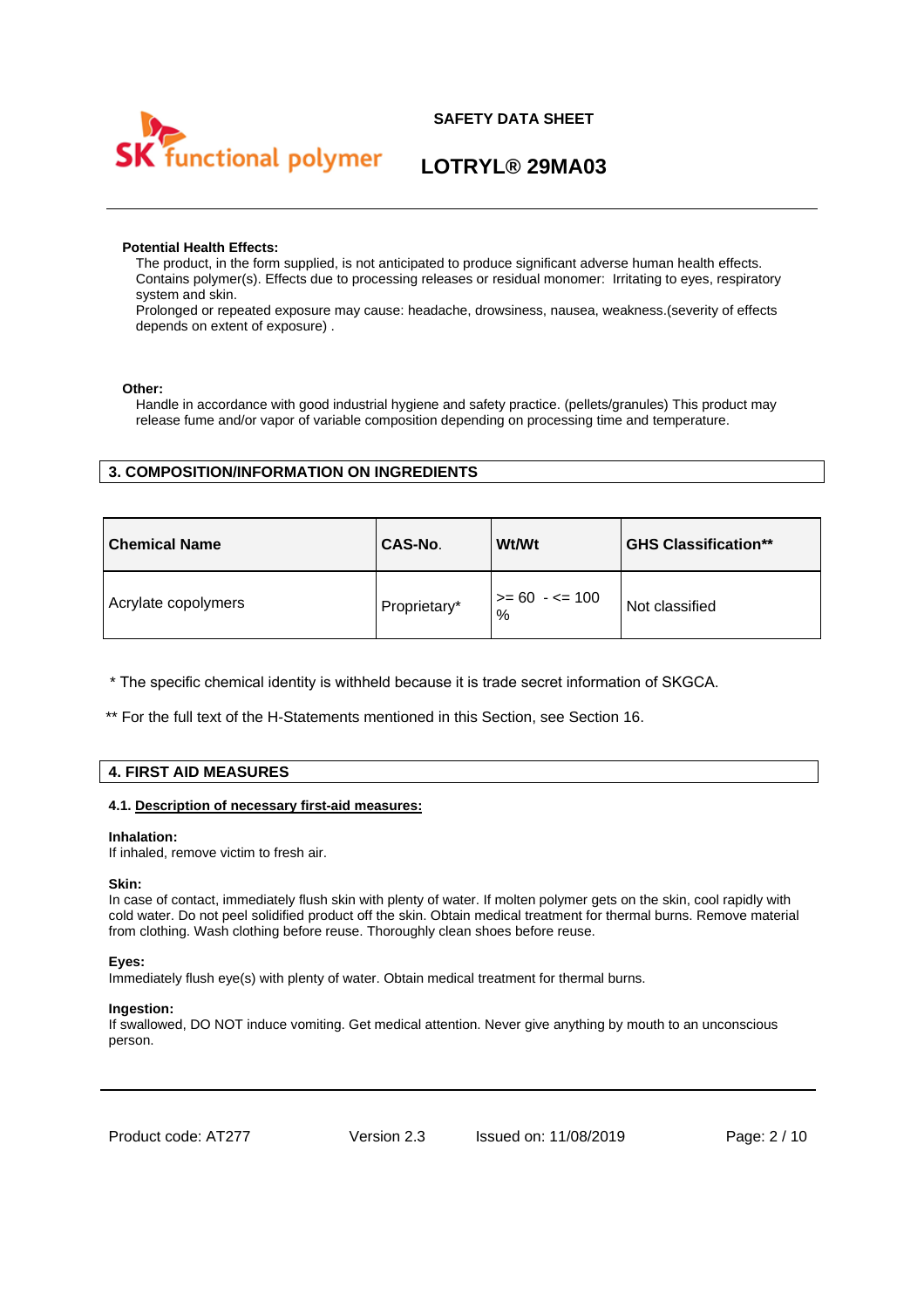



# **LOTRYL® 29MA03**

## **4.2. Most important symptoms/effects, acute and delayed:**

For most important symptoms and effects (acute and delayed), see Section 2 (Hazard Statements and Supplemental Information if applicable) and Section 11 (Toxicology Information) of this SDS.

#### **4.3. Indication of immediate medical attention and special treatment needed, if necessary:**

Unless otherwise noted in Notes to Physician, no specific treatment noted; treat symptomatically.

## **5. FIREFIGHTING MEASURES**

#### **Extinguishing media (suitable):**

Water spray, Carbon dioxide (CO2), Foam, Dry chemical

#### **Protective equipment:**

Fire fighters and others who may be exposed to products of combustion should wear full fire fighting turn out gear (full Bunker Gear) and self-contained breathing apparatus (pressure demand / NIOSH approved or equivalent).

#### **Further firefighting advice:**

Fire fighting equipment should be thoroughly decontaminated after use.

#### **Fire and explosion hazards:**

When burned, the following hazardous products of combustion can occur: Carbon oxides Hazardous organic compounds

## **6. ACCIDENTAL RELEASE MEASURES**

#### **Personal precautions, Emergency procedures, Methods and materials for containment/clean-up:**

Prevent further leakage or spillage if you can do so without risk. Ventilate the area. Sweep up and shovel into suitable properly labeled containers for prompt disposal. Possible fall hazard – floor may become slippery from leakage/spillage of product. Avoid dispersal of spilled material and runoff and contact with soil, waterways, drains and sewers. Consult a regulatory specialist to determine appropriate state or local reporting requirements, for assistance in waste characterization and/or hazardous waste disposal and other requirements listed in pertinent environmental permits.

### **Protective equipment:**

Appropriate personal protective equipment is set forth in Section 8.

Product code: AT277 Version 2.3 Issued on: 11/08/2019 Page: 3 / 10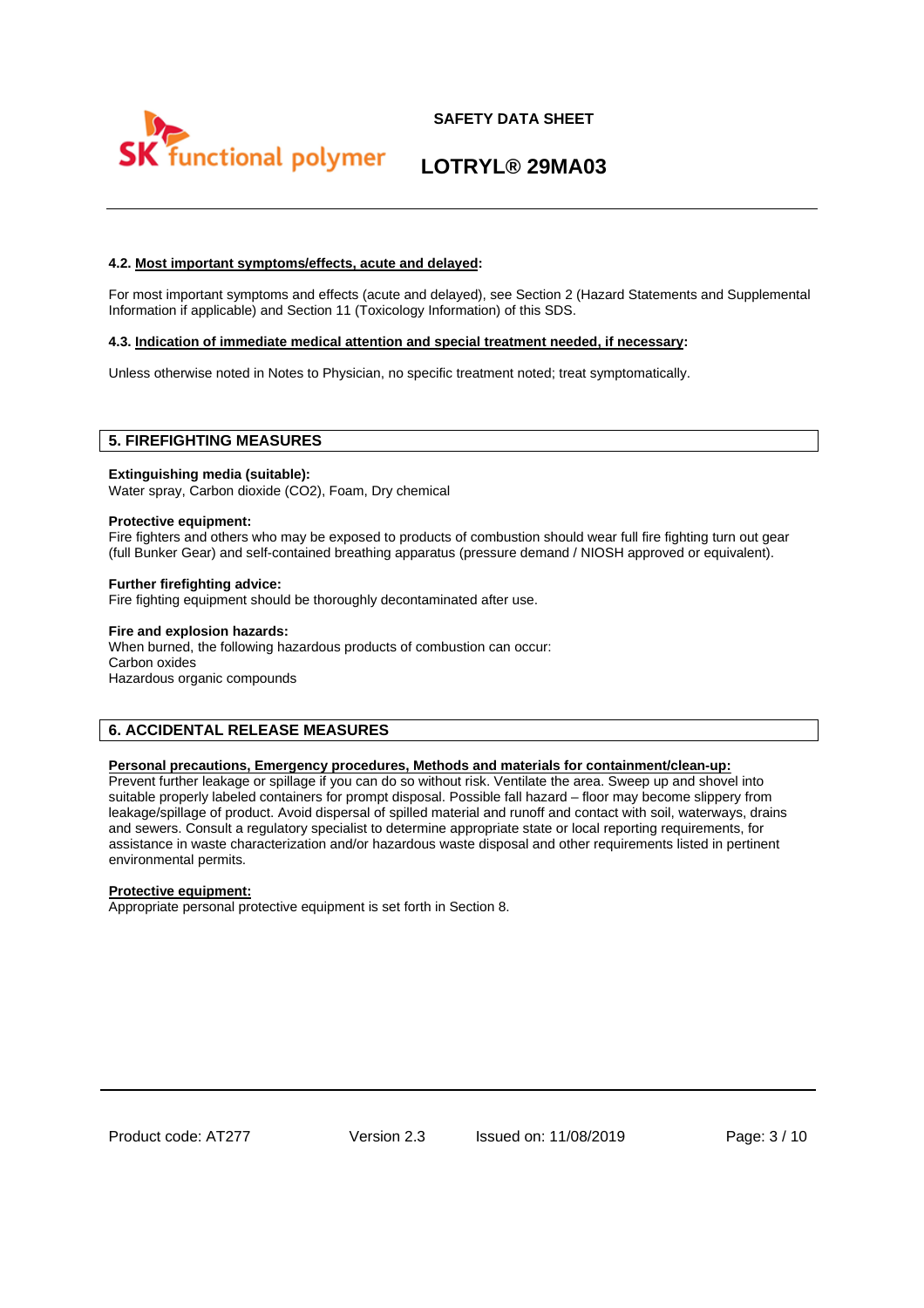



# **LOTRYL® 29MA03**

# **7. HANDLING AND STORAGE**

### **Handling**

#### **General information on handling:**

Avoid breathing gas.

Avoid breathing processing fumes or vapors.

Handle in accordance with good industrial hygiene and safety practices. These practices include avoiding unnecessary exposure and removal of material from eyes, skin, and clothing.

#### **Storage**

#### **General information on storage conditions:**

Keep in a dry, cool place. Store in closed containers, in a secure area to prevent container damage and subsequent spillage. Store away from moisture and heat to maintain the technical properties of the product.

#### **Storage stability – Remarks:**

Stable under recommended storage conditions.

# **Storage incompatibility – General:**

None known.

# **Temperature tolerance – Do not store above:**

86 °F (30 °C)

## **8. EXPOSURE CONTROLS/PERSONAL PROTECTION**

### **Airborne Exposure Guidelines:**

### **Particles Not Otherwise Specified / Nuisance Dust (Proprietary)**

US. ACGIH Threshold Limit Values

| Form:                 | Inhalable particles.  |
|-----------------------|-----------------------|
| Time weighted average | $10 \text{ mg/m}$     |
| Form:                 | Respirable particles. |
| Time weighted average | $3 \text{ mg/m}$      |
|                       |                       |

US. OSHA Table Z-1 Limits for Air Contaminants (29 CFR 1910.1000)

| orm: |  |
|------|--|
|      |  |

Respirable fraction. 5 mg/m3

US. OSHA Table Z-1 Limits for Air Contaminants (29 CFR 1910.1000)

Form: Total dust<br>
PFI: 15 ma/m3 15 mg/m3

US. OSHA Table Z-3 (29 CFR 1910.1000)

| Form: | Respirable fraction. |  |
|-------|----------------------|--|
|       |                      |  |

Product code: AT277 Version 2.3 Issued on: 11/08/2019 Page: 4/10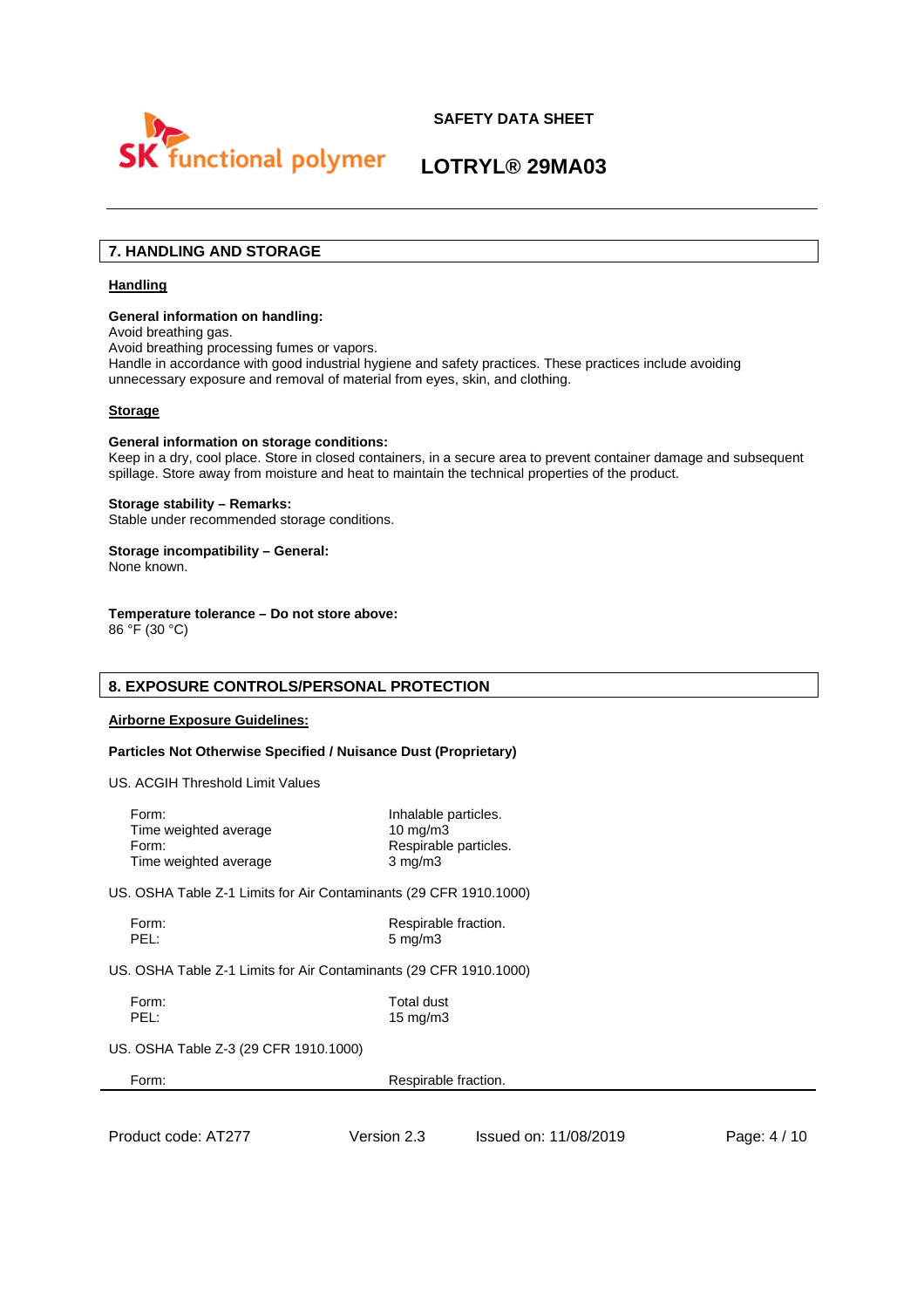

# **LOTRYL® 29MA03**

Time weighted average 15millions of particles per cubic foot of air

US. OSHA Table Z-3 (29 CFR 1910.1000)

Form: Total dust

Time weighted average 50millions of particles per cubic foot of air

US. OSHA Table Z-3 (29 CFR 1910.1000)

Time weighted average 5 mg/m3

Form: Respirable fraction.

US. OSHA Table Z-3 (29 CFR 1910.1000)

| Form:                 | Total dust  |
|-----------------------|-------------|
| Time weighted average | 15 mg/m $3$ |

Only those components with exposure limits are printed in this section. Limits with skin contact designation above have skin contact effect. Air sampling alone is insufficient to accurately quantitate exposure. Measures to prevent significant cutaneous absorption may be required. Limits with a sensitizer designation above mean that exposure to this material may cause allergic reactions.

### **Engineering controls:**

Investigate engineering techniques to reduce exposures below airborne exposure limits or to otherwise reduce exposures. Provide ventilation if necessary to minimize exposures or to control exposure levels to below airborne exposure limits (if applicable see above).If practical, use local mechanical exhaust ventilation at sources of air contamination such as open process equipment.

### **Respiratory protection:**

Avoid breathing dust. Avoid breathing processing fumes or vapors. Where airborne exposure is likely or airborne exposure limits are exceeded (if applicable, see above), use NIOSH approved respiratory protection equipment appropriate to the material and/or its components and substances released during processing. Consult respirator manufacturer to determine appropriate type equipment for a given application. Observe respirator use limitations specified by NIOSH or the manufacturer. For emergency and other conditions where there may be a potential for significant exposure or where exposure limit may be significantly exceeded, use an approved full face positive-pressure, self-contained breathing apparatus or positive-pressure airline with auxiliary self-contained air supply. Respiratory protection programs must comply with 29 CFR § 1910.134.

### **Skin protection:**

Processing of this product releases vapors or fumes which may cause skin irritation. Minimize skin contamination by following good industrial hygiene practice. Wearing protective gloves is recommended. Wash hands and contaminated skin thoroughly after contact with processing fumes or vapors. Wash thoroughly after handling.

Product code: AT277 Version 2.3 Issued on: 11/08/2019 Page: 5 / 10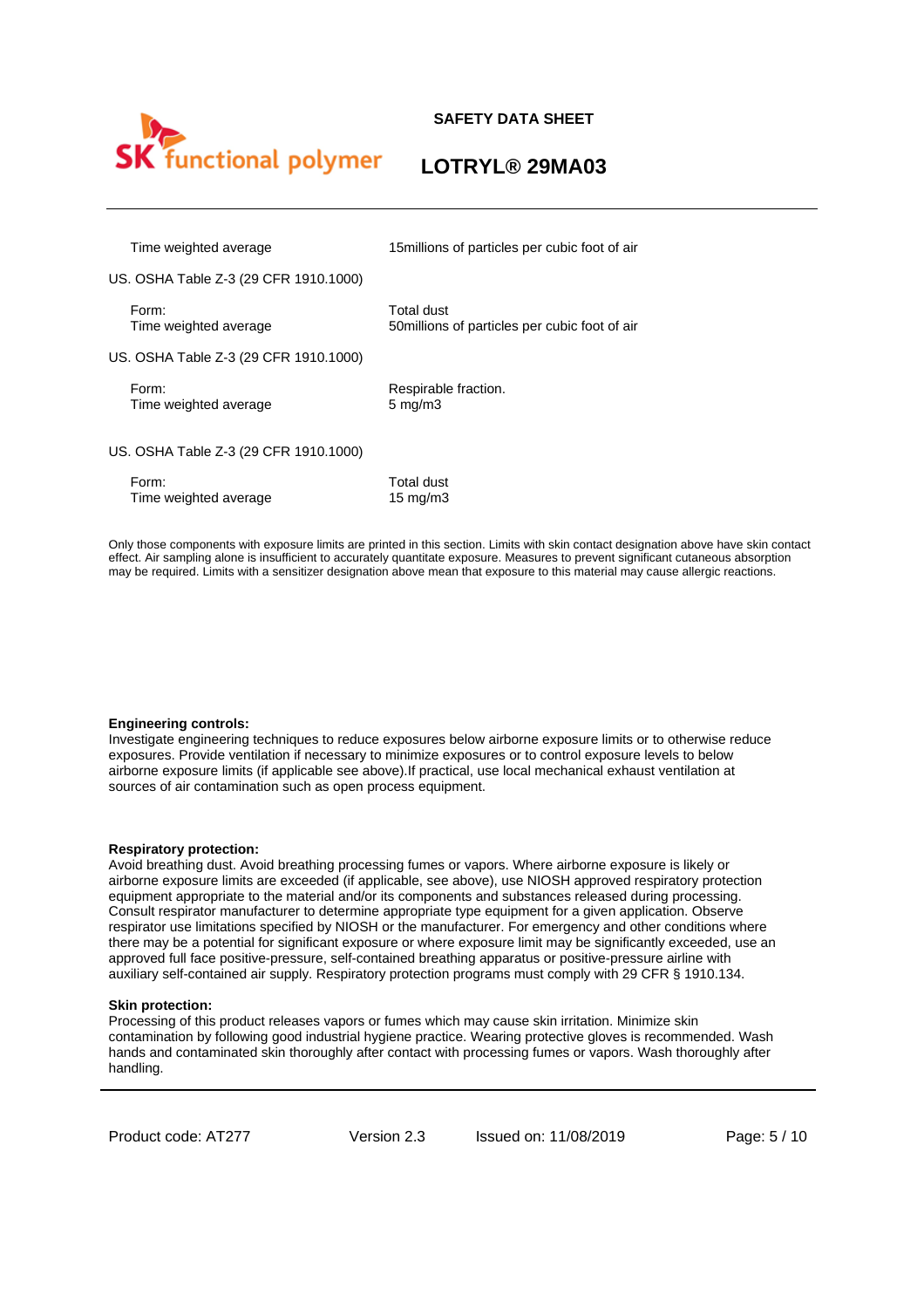

# **LOTRYL® 29MA03**

# **Eye protection:**

Use good industrial practice to avoid eye contact. Processing of this product releases vapors or fumes which may cause eye irritation. Where eye contact may be likely, wear chemical goggles and have eye flushing equipment available.

| 9. PHYSICAL AND CHEMICAL PROPERTIES            |                                       |  |
|------------------------------------------------|---------------------------------------|--|
| Color:                                         | white                                 |  |
| <b>Physical state:</b>                         | solid                                 |  |
| Form:                                          | pellets                               |  |
| Odor:                                          | ester-like                            |  |
| <b>Odor threshold:</b>                         | No data available                     |  |
| <b>Flash point</b>                             | Not applicable                        |  |
| Lower flammable limit<br>$(LFL)$ :             | No data available                     |  |
| <b>Upper flammable limit</b><br>(UFL):         | No data available                     |  |
| pH:                                            | Not applicable                        |  |
| Density:                                       | 0.95 g/cm3 (68 °F (20 °C))            |  |
| <b>Specific Gravity (Relative</b><br>density): | 0.95 Water=1 (liquid)                 |  |
| <b>Bulk density:</b>                           | approximately 500 kg/m3 68 °F (20 °C) |  |
| <b>Boiling point/boiling</b><br>range:         | No data available.                    |  |
| Melting point/range:                           | 142 °F (61 °C)                        |  |
| Freezing point:                                | No data available.                    |  |
| <b>Evaporation rate:</b>                       | No data available                     |  |
| Solubility in water:                           | 68 °F (20 °C) insoluble               |  |
| Viscosity, dynamic:                            | No data available                     |  |
| Oil/water partition<br>coefficient:            | No data available.                    |  |
| Thermal decomposition:                         | $>662$ °F ( $>350$ °C)                |  |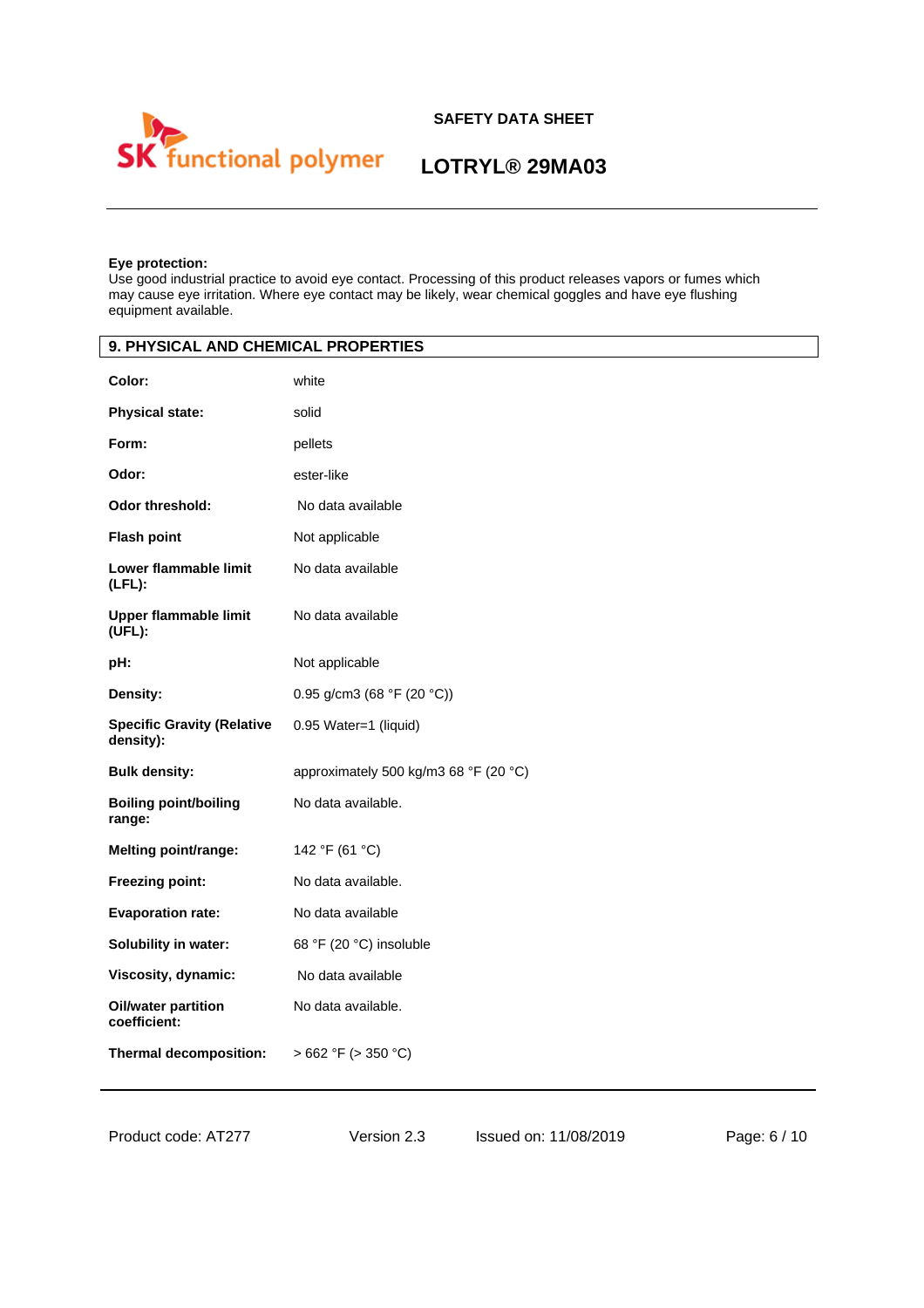

# **LOTRYL® 29MA03**

**Flammability:** See GHS Classification in Section 2 if applicable

# **10. STABILITY AND REACTIVITY**

**Stability:**  The product is stable under normal handling and storage conditions.

**Hazardous reactions:**  Hazardous polymerisation may occur.

**Materials to avoid:**  None known.

**Conditions / hazards to avoid:** 

Avoid storing in moist and warm conditions. (to maintain the technical properties of the product). See Hazardous Decomposition Products below.

#### **Hazardous decomposition products:**

Thermal decomposition giving toxic, flammable, and / or corrosive products: Carbon oxides Acrylates Methacrylates Hazardous organic compounds

### **11. TOXICOLOGICAL INFORMATION**

Data on this material and/or its components are summarized below.

#### **Data for Acrylate copolymers (Proprietary)**

### **Other information**

The information presented is from representative materials in this chemical class. The results may vary depending on the test substance. Effects due to processing releases or residual monomer: Possible cross sensitization with other acrylates and methacrylates

## **12. ECOLOGICAL INFORMATION**

### **Chemical Fate and Pathway**

No data are available.

#### **Ecotoxicology**

No data are available.

### **13. DISPOSAL CONSIDERATIONS**

#### **Waste disposal:**

Where possible recycling is preferred to disposal or incineration. If recycling is not an option, incinerate or dispose of in accordance with federal, state, and local regulations. Pigmented, filled and/or solvent laden product may require special disposal practices in accordance with federal, state and local regulations. Consult a regulatory specialist to

Product code: AT277 Version 2.3 Issued on: 11/08/2019 Page: 7/10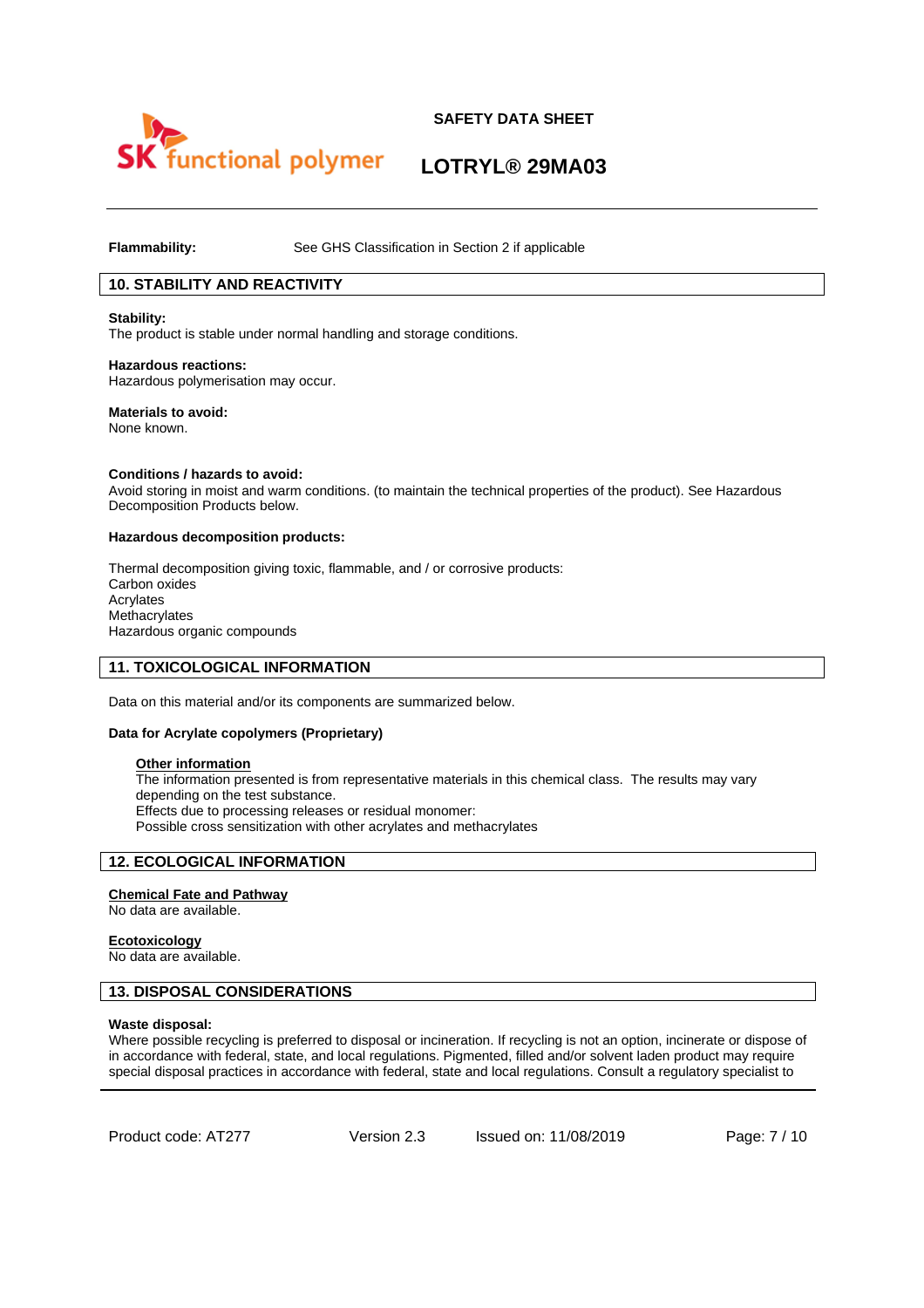

**LOTRYL® 29MA03**

determine appropriate state or local reporting requirements, for assistance in waste characterization and/or hazardous waste disposal and other requirements listed in pertinent environmental permits. Note: Chemical additions to, processing of, or otherwise altering this material may make this waste management information incomplete, inaccurate, or otherwise inappropriate. Furthermore, state and local waste disposal requirements may be more restrictive or otherwise different from federal laws and regulations.

## **14. TRANSPORT INFORMATION**

**US Department of Transportation (DOT):** not regulated

**International Maritime Dangerous Goods Code (IMDG):** not regulated

## **15. REGULATORY INFORMATION**

#### **Chemical Inventory Status**

| US. Toxic Substances Control Act                                      | TSCA        | The components of this product are all on<br>the TSCA Inventory. |
|-----------------------------------------------------------------------|-------------|------------------------------------------------------------------|
| Canadian Domestic Substances List (DSL)                               | <b>DSL</b>  | All components of this product are on the<br>Canadian DSL        |
| China. Inventory of Existing Chemical Substances in<br>China (IECSC)  | IECSC (CN)  | Conforms to                                                      |
| Japan. ENCS - Existing and New Chemical<br>Substances Inventory       | ENCS (JP)   | Conforms to                                                      |
| Japan. ISHL - Inventory of Chemical Substances                        | ISHL (JP)   | Conforms to                                                      |
| Korea. Korean Existing Chemicals Inventory (KECI)                     | KECI (KR)   | Conforms to                                                      |
| Philippines Inventory of Chemicals and Chemical<br>Substances (PICCS) | PICCS (PH)  | Conforms to                                                      |
| Australia Inventory of Chemical Substances (AICS)                     | <b>AICS</b> | Conforms to                                                      |

### **United States – Federal Regulations**

#### **SARA Title III – Section 302 Extremely Hazardous Chemicals:**

The components in this product are either not SARA Section 302 regulated or regulated but present in negligible concentrations.

## **SARA Title III - Section 311/312 Hazard Categories:**

No SARA Hazards

# **SARA Title III – Section 313 Toxic Chemicals:**

This material does not contain any chemical components with known CAS numbers that exceed the threshold (De Minimis) reporting levels established by SARA Title III, Section 313.

| Product code: AT277 |  |
|---------------------|--|
|---------------------|--|

Version 2.3 Issued on: 11/08/2019 Page: 8 / 10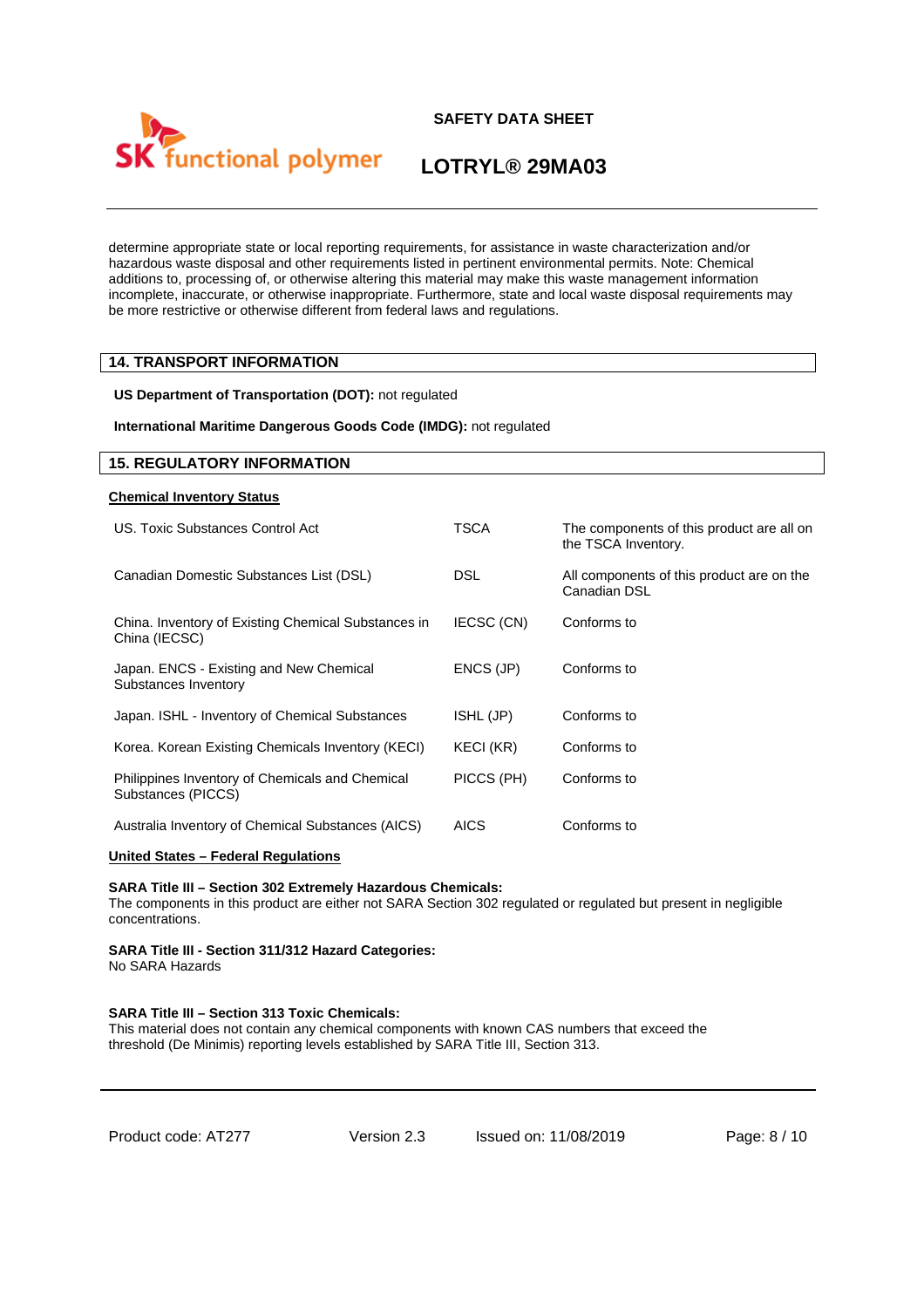



**LOTRYL® 29MA03**

#### **Comprehensive Environmental Response, Compensation, and Liability Act (CERCLA) - Reportable Quantity (RQ):**

The components in this product are either not CERCLA regulated, regulated but present in negligible concentrations, or regulated with no assigned reportable quantity.

### **United States – State Regulations**

#### **New Jersey Right to Know**

No components are subject to the New Jersey Right to Know Act.

#### **Pennsylvania Right to Know**

Chemical name CAS-No. Acrylate copolymers **Proprietary** Proprietary

#### **California Prop. 65**

This product does not contain any chemicals known to the State of California to cause cancer, birth defects, or any other reproductive defects.

## **16. OTHER INFORMATION**

Latest Revision(s):

| 200006850  |
|------------|
| 11/08/2019 |
| 11/08/2019 |
|            |

The statements, technical information and recommendations contained herein are believed to be accurate as of the date hereof. Since the conditions and methods of use of the product and of the information referred to herein are beyond our control, SKGCA expressly disclaims any and all liability as to any results obtained or arising from any use of the product reliance on such information; NO WARRANT OF FIRNESS FOR ANY PARTICULAR PURPOSE, WARRANTY OF MERCHANTABILITY OR ANY OTHER WARRANTY, EXPRESSED OR IMPLIED IS MADE CONCERNING THE GOODS DESCIRBED OR THE INFORMATION PROVIDED HERIN. The information provided herein relates only to the specific product designated and may not be applicable when such product is used in combination with other materials or in any process. The user should thoroughly test any application before commercialization. Nothing contained herein constitutes a license to practice under any patent, it should not be construed as an inducement to infringe any patent, and the user is advised to take appropriate steps to be sure that any proposed use of the product will not result in patent infringement. See SDS for Health & Safety Considerations.

Product code: AT277 Version 2.3 Issued on: 11/08/2019 Page: 9/10